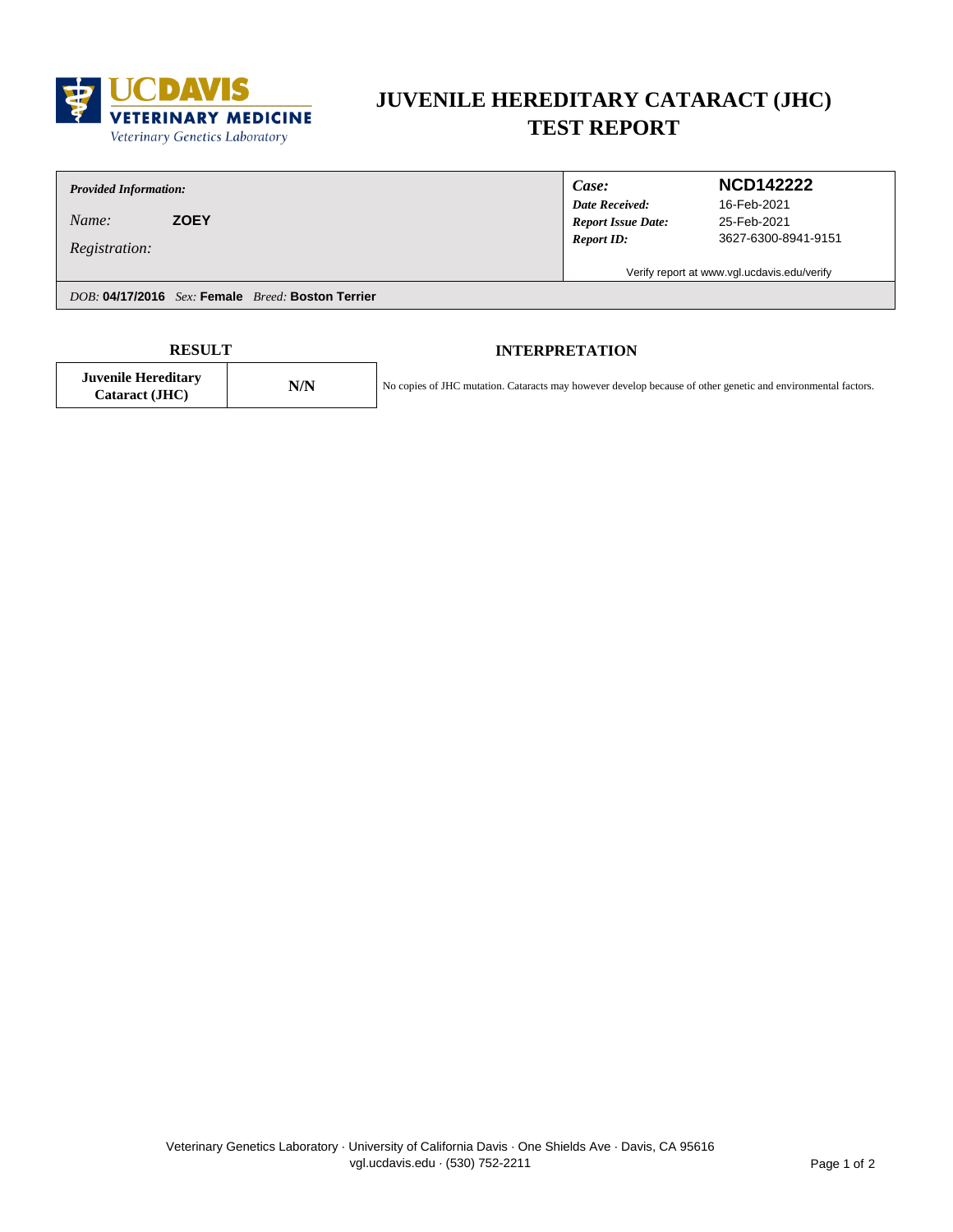

### **JUVENILE HEREDITARY CATARACT (JHC) TEST REPORT**

| Client/Owner/Agent Information: | Case:                                       | <b>NCD142222</b>    |
|---------------------------------|---------------------------------------------|---------------------|
| RONNIE COBLENTZ                 | <b>Date Received:</b>                       | 16-Feb-2021         |
| 6827 COUNTY ROAD 672            | <b>Report Issue Date:</b>                   | 25-Feb-2021         |
| MILLERSBURG, OH 44654           | <b>Report ID:</b>                           | 3627-6300-8941-9151 |
|                                 | Verify report at www.vgl.ucdavis.edu/verify |                     |
| <b>ZOEY</b><br>Name:            |                                             |                     |

#### **Additional Information**

If testing for a disease or a disorder was performed and results indicate the animal is affected or at risk, we recommend contacting your veterinarian for further clinical evaluation and for additional information on disease and management.

For more detailed information on JHC test results, please visit our website at: www.vgl.ucdavis.edu/services/dog//HereditaryCataracts.php

For terms and conditions of testing, please see www.vgl.ucdavis.edu/about/terms-and-conditions

Results are determined using PCR-based methods. The results relate only to the sample tested as identified by the submitter (for example, identity and/or breed).

#### **Report authorized by Dr. Rebecca Bellone, VGL Director**

Veterinary Genetics Laboratory · University of California Davis · One Shields Ave · Davis, CA 95616 vgl.ucdavis.edu · (530) 752-2211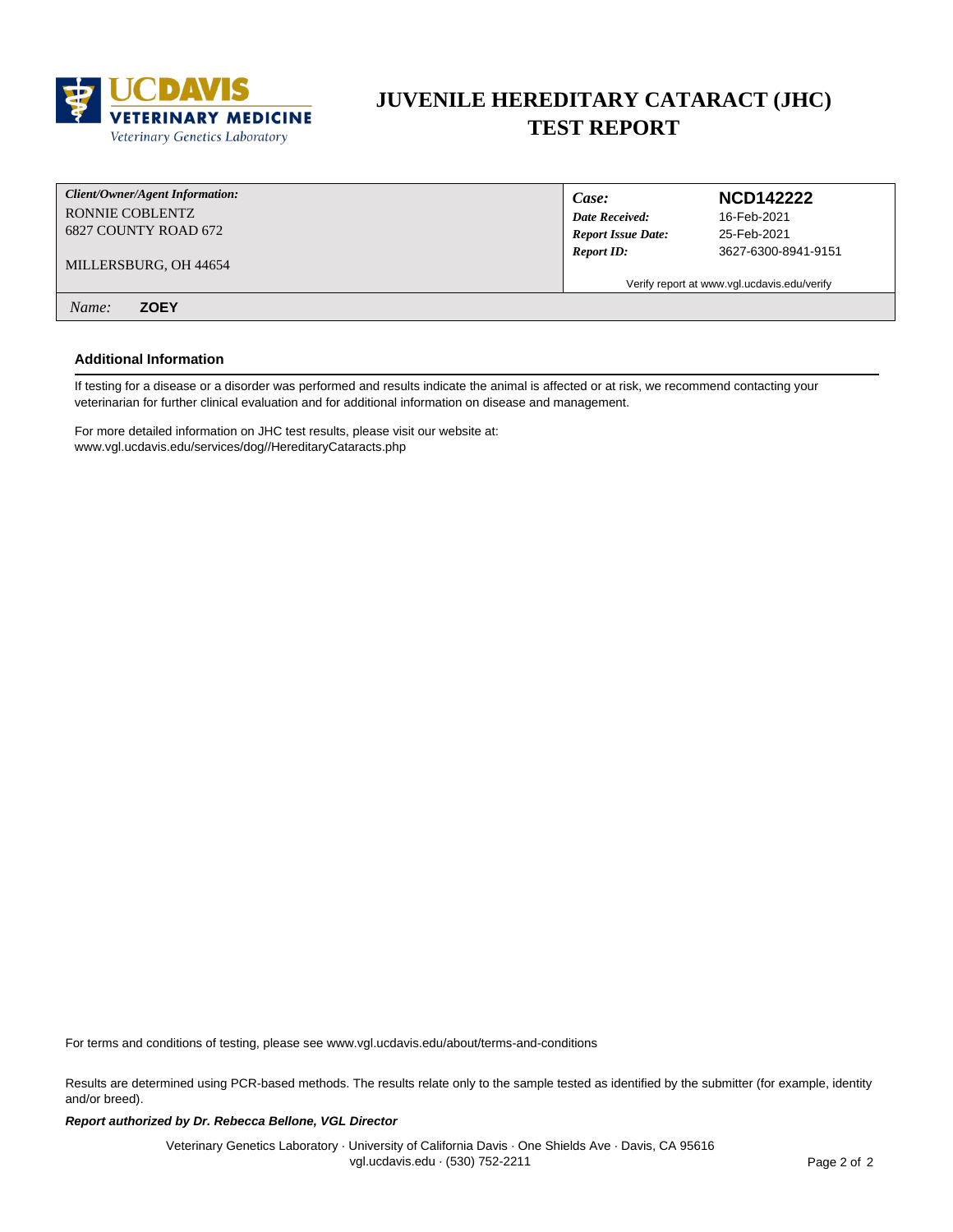

# **DEGENERATIVE MYELOPATHY (DM) TEST REPORT**

*Provided Information:*

**Degenerative Myelopathy**

*Name:* **ZOEY**

*Registration:*

*Case:*

*Date Received: Report ID: Report Issue Date:*

### **NCD142222**

25-Feb-2021 5809-9115-2007-3051 16-Feb-2021

Verify report at www.vgl.ucdavis.edu/verify

*DOB:* **04/17/2016** *Sex:* **Female** *Breed:* **Boston Terrier**

**(DM) N/DM** 

1 copy of the DM mutation.

**RESULT INTERPRETATION**

Veterinary Genetics Laboratory · University of California Davis · One Shields Ave · Davis, CA 95616 vgl.ucdavis.edu · (530) 752-2211 **Page 1 of 2**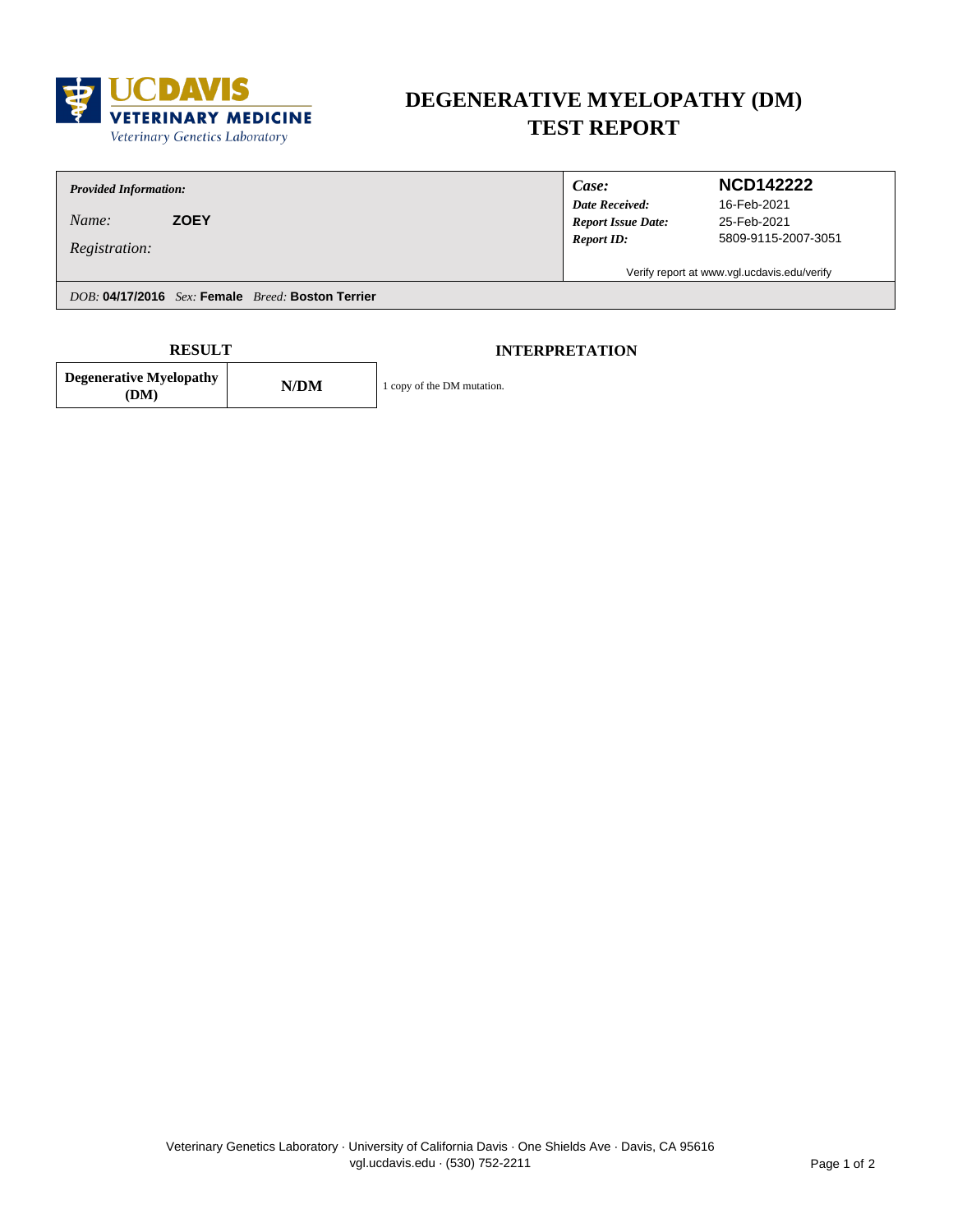

### **DEGENERATIVE MYELOPATHY (DM) TEST REPORT**

| Client/Owner/Agent Information: | Case:                                       | <b>NCD142222</b>    |
|---------------------------------|---------------------------------------------|---------------------|
| RONNIE COBLENTZ                 | <b>Date Received:</b>                       | 16-Feb-2021         |
| 6827 COUNTY ROAD 672            | <b>Report Issue Date:</b>                   | 25-Feb-2021         |
| MILLERSBURG, OH 44654           | <b>Report ID:</b>                           | 5809-9115-2007-3051 |
|                                 | Verify report at www.vgl.ucdavis.edu/verify |                     |
| <b>ZOEY</b><br>Name:            |                                             |                     |

#### **Additional Information**

If testing for a disease or a disorder was performed and results indicate the animal is affected or at risk, we recommend contacting your veterinarian for further clinical evaluation and for additional information on disease and management.

For more detailed information on DM test results, please visit our website at: www.vgl.ucdavis.edu/services/dog/DegenerativeMyelopathy.php

For terms and conditions of testing, please see www.vgl.ucdavis.edu/about/terms-and-conditions

Results are determined using PCR-based methods. The results relate only to the sample tested as identified by the submitter (for example, identity and/or breed).

#### **Report authorized by Dr. Rebecca Bellone, VGL Director**

Veterinary Genetics Laboratory · University of California Davis · One Shields Ave · Davis, CA 95616 vgl.ucdavis.edu · (530) 752-2211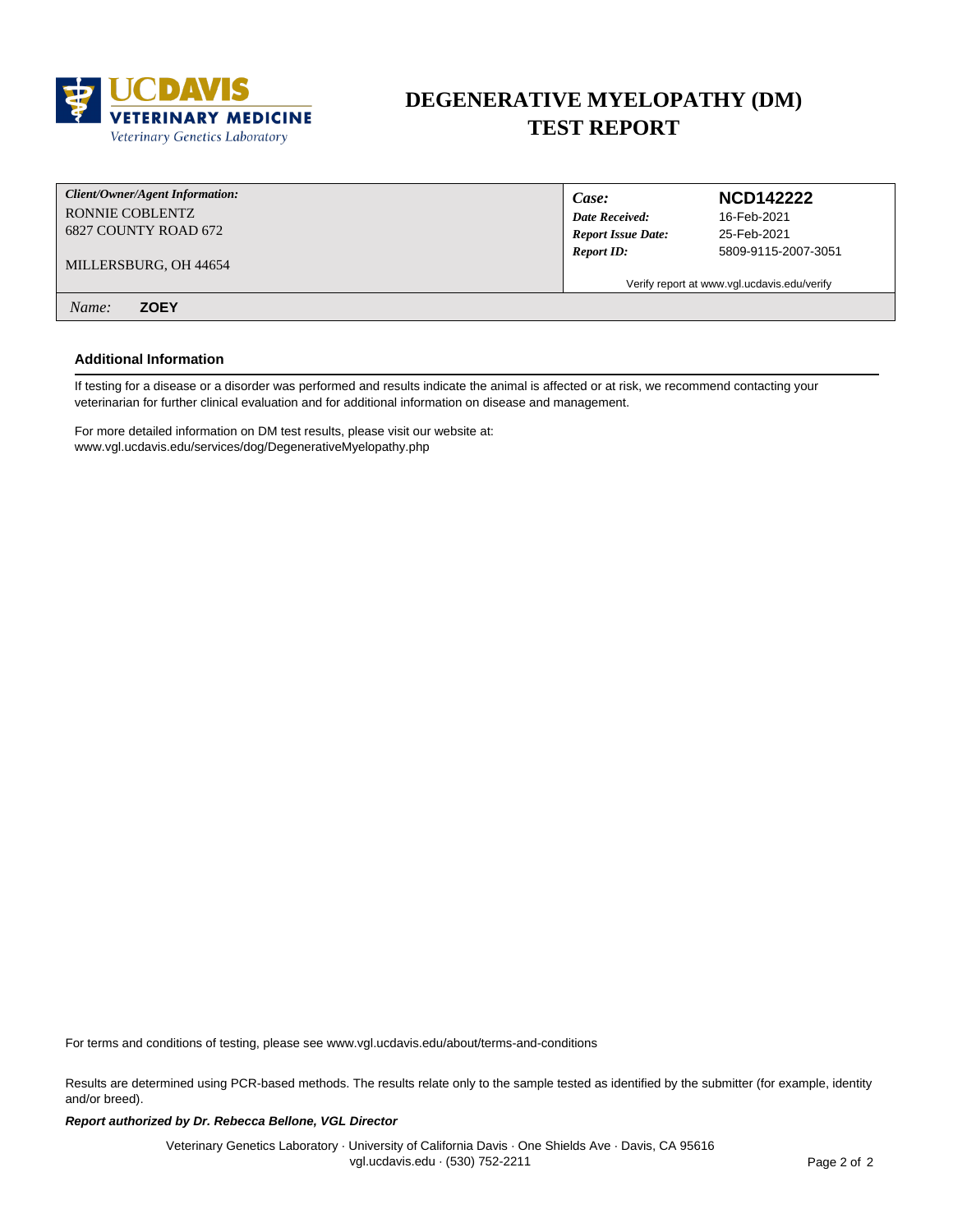

# **CANINE MULTIFOCAL RETINOPATHY GENETIC TEST REPORT**

*Provided Information:*

*Name:* **ZOEY**

*Registration:*

*Case:*

*Date Received: Report ID: Report Issue Date:*

### **NCD142222**

25-Feb-2021 8160-4572-8160-6060 16-Feb-2021

Verify report at www.vgl.ucdavis.edu/verify

*DOB:* **04/17/2016** *Sex:* **Female** *Breed:* **Boston Terrier**

| <b>RESULT</b>                                         |     | <b>INTERPRETATION</b>                    |
|-------------------------------------------------------|-----|------------------------------------------|
| <b>Canine Multifocal</b><br><b>Retinopathy (CMR1)</b> | N/N | Normal - no copies of the CMR1 mutation. |
| <b>Canine Multifocal</b><br><b>Retinopathy (CMR2)</b> |     | Not Requested                            |
| <b>Canine Multifocal</b><br><b>Retinopathy (CMR3)</b> |     | Not Requested                            |